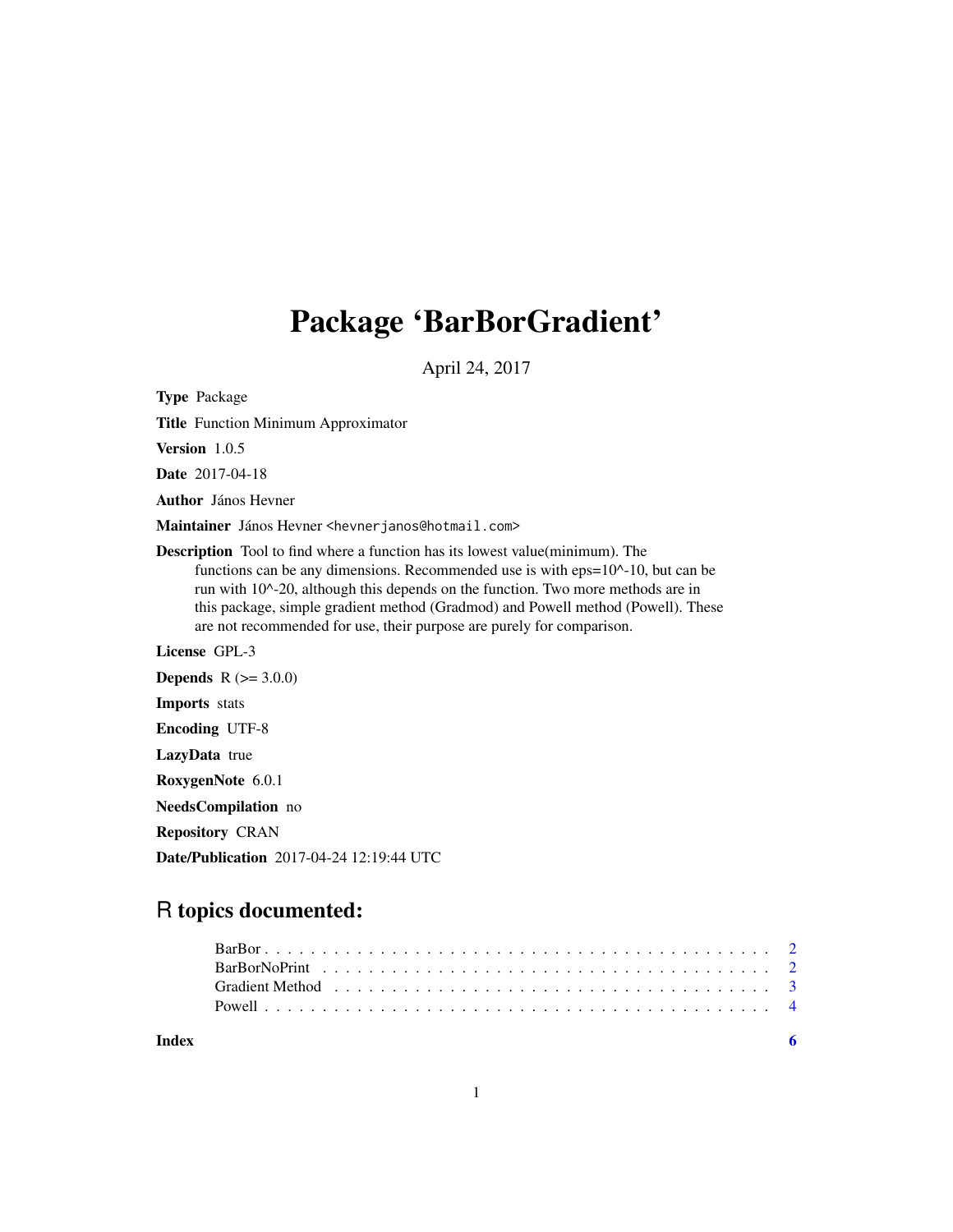<span id="page-1-0"></span>

## Description

Approximate a functions minimum with double monoton method.

# Usage

BarBor(exp,eps,x,v,n)

# Arguments

| exp          | Expression of the function to be minimized.                                                                                                              |
|--------------|----------------------------------------------------------------------------------------------------------------------------------------------------------|
| eps          | Precision of the approximation, recommended value is 10 <sup><math>\land</math></sup> -10.                                                               |
| $\mathsf{x}$ | Starting point of the approximation.                                                                                                                     |
| $\vee$       | A character vector of the functions variables, for instance the two dimension<br>fuction $x1*x1+10*x2*x2$ needs a c("x1","x2") vector.                   |
| n            | Maximum setps to make while approximating, if the calculation reaches this<br>number it exits with the current value and point. Recommended to be 10000. |

# Examples

```
test1 = expression(x1*x1+10*x2*x2)eps = 10^x - 15x = c(3, 4)v = c("x1","x2")
n = 10000
BarBor(test1,eps,x,v,n)
```
BarBorNoPrint *The BarBor funtcion without printing.*

## Description

Same approximation method as the BarBor function, but this doesn't print out anything. Its recommended use is for timing the approximation.

# Usage

```
BarBorNoPrint(exp,eps,x,v,n)
```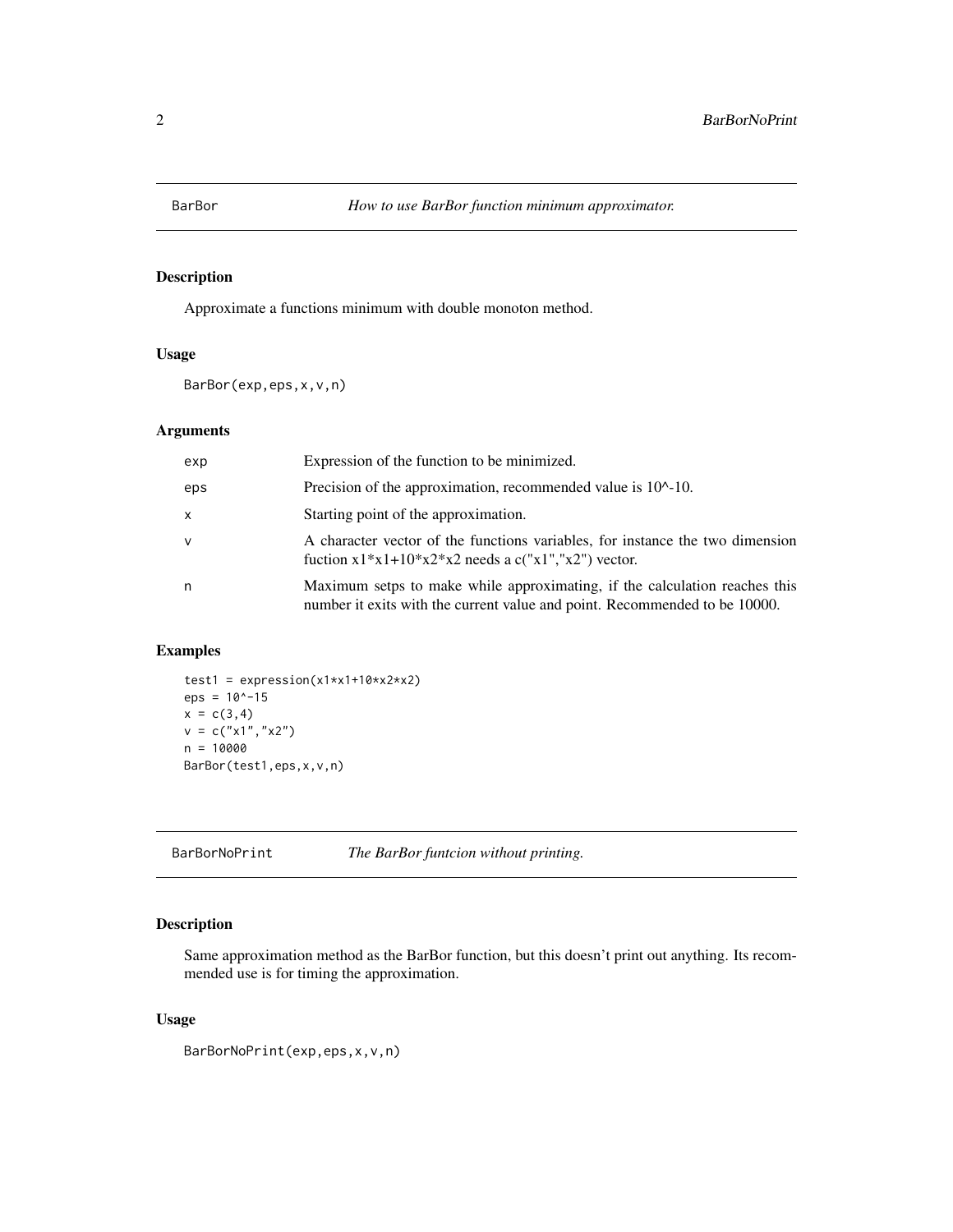# <span id="page-2-0"></span>Gradient Method 3

# Arguments

| exp | Expression of the function to be minimized.                                                                                                              |
|-----|----------------------------------------------------------------------------------------------------------------------------------------------------------|
| eps | Precision of the approximation, recommended value is 10^-10.                                                                                             |
| x   | Starting point of the approximation.                                                                                                                     |
| v   | A character vector of the functions variables, for instance the two dimension<br>fuction $x1*x1+10*x2*x2$ needs a c("x1","x2") vector.                   |
| n   | Maximum setps to make while approximating, if the calculation reaches this<br>number it exits with the current value and point. Recommended to be 10000. |

# Examples

```
test1 = expression(x1*x1+10*x2*x2)eps = 10^x - 15x = c(3, 4)v = c("x1", "x2")n = 10000
BarBorNoPrint(test1,eps,x,v,n)
```
Gradient Method *Gradient method for function minimum approximation.*

# Description

Gradient method for approximating a functions minimum value. The purpose of this method is to compare its result with the BarBor method.

# Usage

Gradmod(exp,eps,G,B,m,x,v,n)

# Arguments

| exp          | Expression of the function to be minimized.                                                                                                              |
|--------------|----------------------------------------------------------------------------------------------------------------------------------------------------------|
| eps          | Precision of the approximation, recommended value is $10^{\circ}$ -10.                                                                                   |
| G            | Inner approximation coefficient, recommended value is 10 <sup><math>\lambda</math></sup> -2.                                                             |
| B            | Inner approximation coefficient, recommended value is 0.5.                                                                                               |
| m            | Inner steps, recommended value is 20.                                                                                                                    |
| $\mathsf{x}$ | Starting point of the approximation.                                                                                                                     |
| $\mathsf{V}$ | A character vector of the functions variables. Exmaple: the two dimension fuc-<br>tion $x1*x1+10*x2*x2$ needs a c("x1","x2") vector.                     |
| n            | Maximum setps to make while approximating, if the calculation reaches this<br>number it exits with the current value and point. Recommended to be 10000. |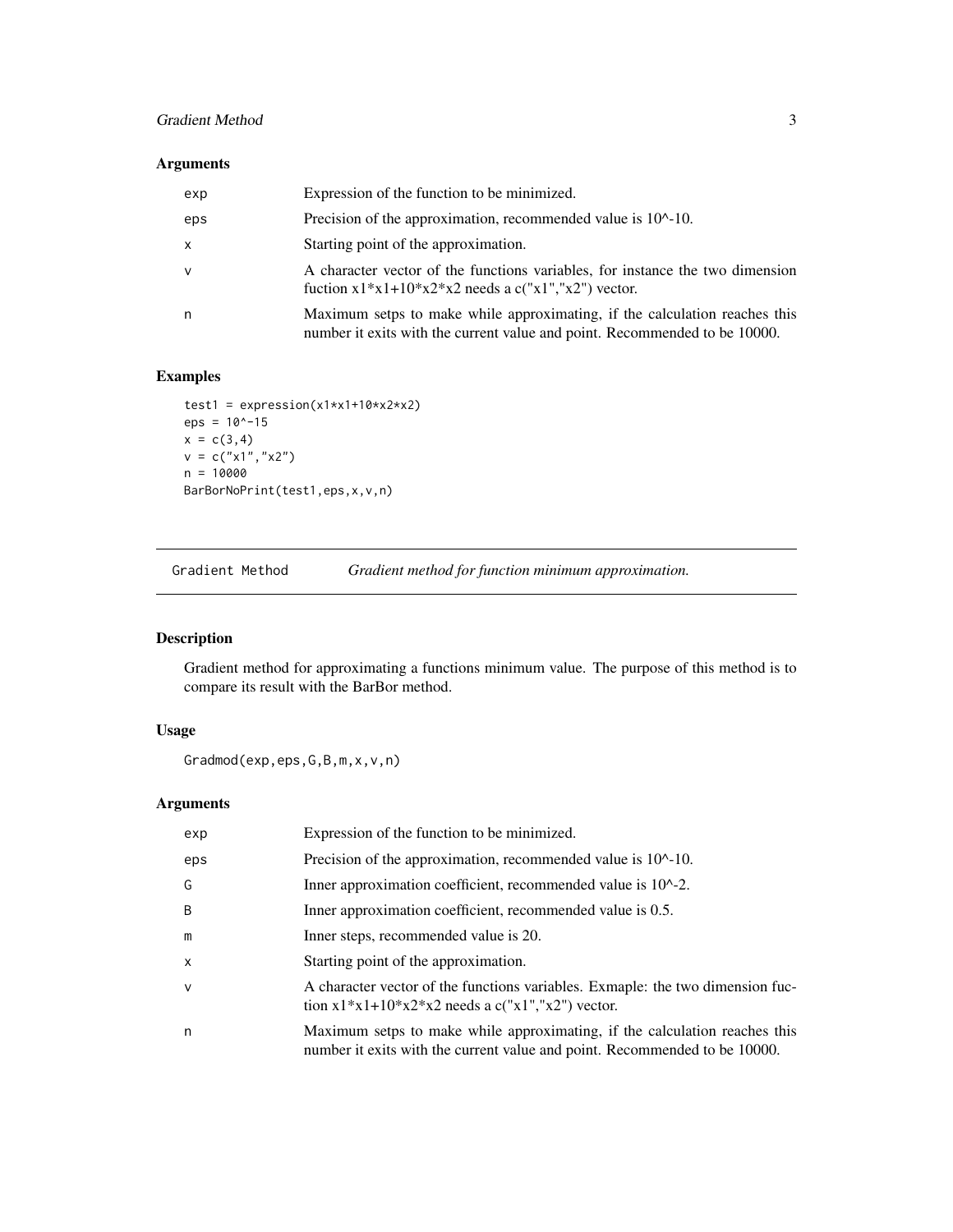# Examples

```
test1 = expression(x1*x1+10*x2*x2)eps = 10^{\circ} - 10G = 10^{\circ} - 2B = 0.5m = 20x = c(3, 4)v = c("x1", "x2")n = 10000Gradmod(test1,eps,G,B,m,x,v,n)
```
Powell *Powell's method for finding a functions local minimum.*

# Description

Powell's method for finding a function local minimum. The function need not be differentiable, and no derivatives are taken. The function must be a real-valued function of a fixed number of real-valued inputs.

# Usage

Powell(exp,eps,G,eta,m,k,x,v,n)

# Arguments

| exp          | Expression of the function to be minimized.                                                                                                              |
|--------------|----------------------------------------------------------------------------------------------------------------------------------------------------------|
| eps          | Precision of the approximation, recommended value is 10^-10.                                                                                             |
| G            | Inner approximation coefficient, recommended value is 10 <sup><math>\lambda</math></sup> -2.                                                             |
| eta          | Inner approximation coefficient, recommended value is $G^*2$ .                                                                                           |
| m            | Inner steps, recommended value is 20.                                                                                                                    |
| k            | Second inner approximation steps, recommended value is 20.                                                                                               |
| $\mathsf{x}$ | Starting point of the approximation.                                                                                                                     |
| $\mathsf{v}$ | A character vector of the functions variables. Exmaple: the two dimension fuc-<br>tion $x1*x1+10*x2*x2$ needs a c("x1","x2") vector.                     |
| n            | Maximum setps to make while approximating, if the calculation reaches this<br>number it exits with the current value and point. Recommended to be 10000. |

## Examples

```
test1 = expression(100*(x1*x1-x2)*(x1*x1-x2)+(1-x1)*(1-x1))
eps = 10^{\circ} - 5G = 10^{\circ} - 2eta = G *2m = 20k = 20
```
<span id="page-3-0"></span>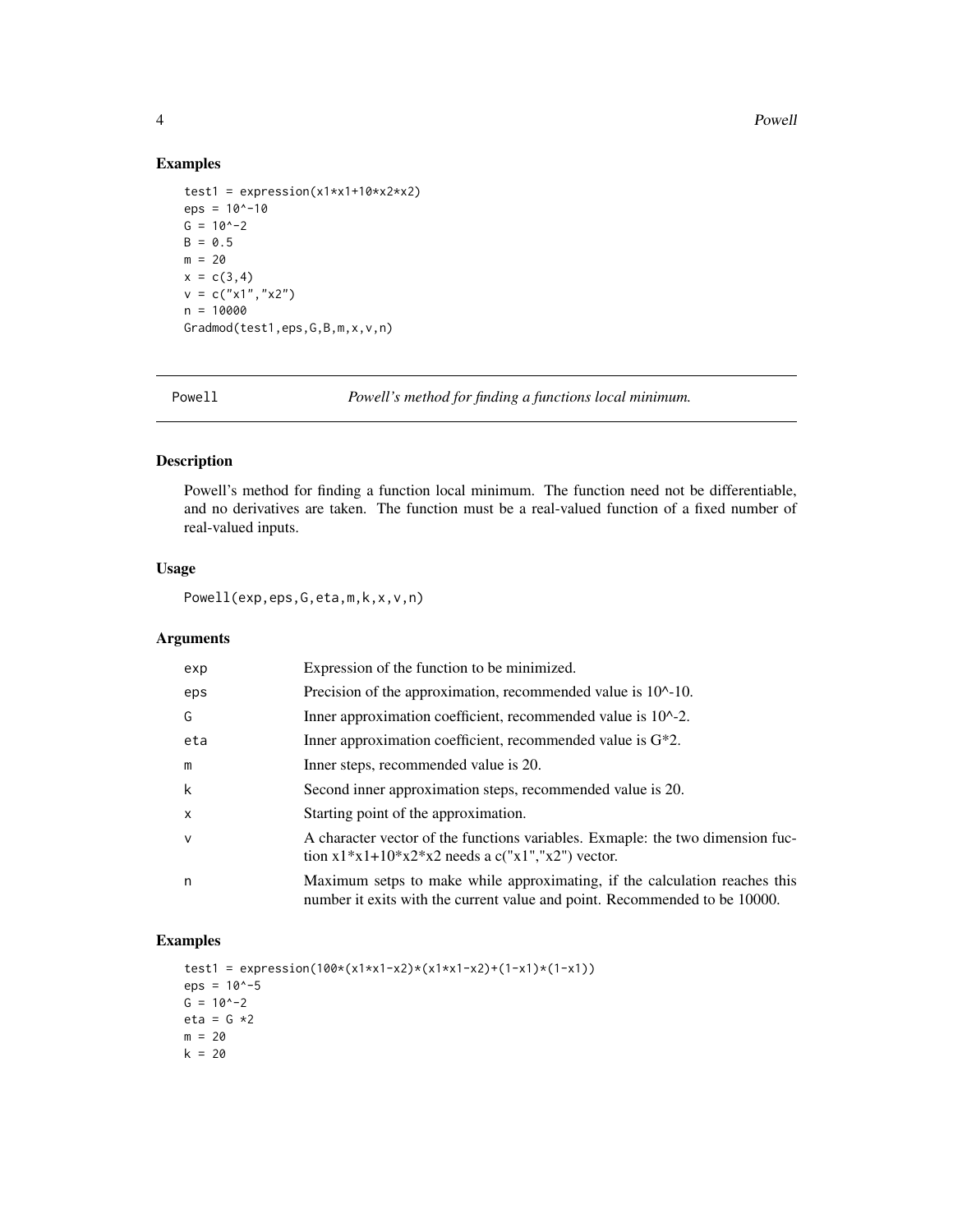Powell

```
n = 10000
max = 1000x = c(1,1)v = c("x1", "x2")Powell(test1,eps,G,eta,m,k,x,v,n)
```